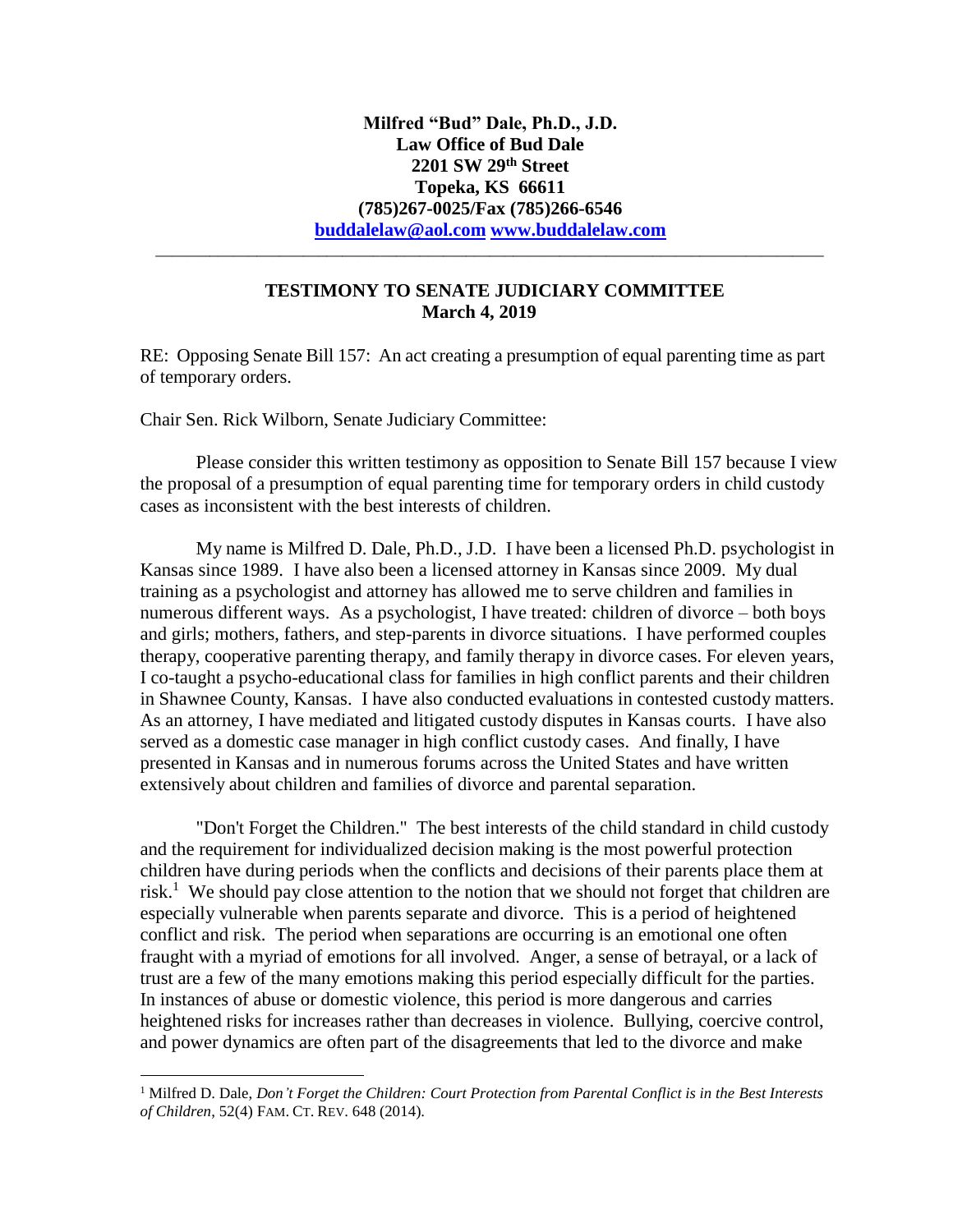finding solutions more difficult. Imposing an equal time parenting plan on children during one of the most vulnerable times of their lives is not in the best interests of children. It instead places them at heightened risk for behavioral, emotional, and psychological problems and stresses, particularly when the dispute of the parents involves conflict, disagreement, and abuse or violence.

The available social science research does not support equal parenting time as best for all children. Since testifying last year before the Kansas House Judiciary Committee, I have systematically reviewed the claims by the father's rights and equal parenting presumption advocates. These claims have included the impossible notion that the research demonstrates that joint physical custody "causes" positive child adjustment. This is simply not true.

The research does show that children of divorce or parental separation do better when both parents are involved. It does show that the way children are treated by their parents matters and that authoritative parenting, where parents are involved in their children's lives and have positive relationships, is good for children. But the research also shows that not all parents are good parents, not all of them have been involved with their children in positive ways, and not all parents can relate to their children in ways that benefit the children. In short, parents can positively influence their children, but whether they do is a fact-specific issue.<sup>2</sup> Social science research continues to show that children of divorce and separated parents often score lower (as a group) than children of married parents or intact families.

Most child custody experts believe shared or equal parenting time approaches have their place and should be considered under the right circumstances. In 2013, I participated with more than thirty other child custody experts in a national Think Tank About Shared Parenting sponsored by the Association of Family and Conciliation Courts (AFCC). This group spent three days extensively reviewing the scientific literature, the social policy debates, and the needs of children and families in relation to shared parenting. It issued two papers about shared parenting. Please note, the term "shared parenting" in the professional literature references parenting plans where the nonresidential parent has the child at least 35% of the time. SB 157 is talking about "equal time." In summarizing the literature on shared parenting time, this Think Tank provided five conclusions:<sup>3</sup>

1. The most effective decision making about parenting time after separation is inescapably case specific.

 $\overline{a}$ 

- 2. Statutory presumptions prescribing specific allocations of shared parenting time are unsupportable because no prescription will fit all, or even the majority of, families' particular circumstances.
- 3. Social science research strongly supports shared parenting (i.e., frequent, continuing,

<sup>2</sup> Milfred D. Dale, *Of course, quantity AND quality of nonresidential father involvement matters … as part of every individualized best interests of the child determination: Commentary on Adamsons 2018 article*, J. CHILD CUSTODY (2019).

<sup>3</sup> Marsha Kline Pruett & Herbie DiFonzo, *Closing the Gap: Research, Policy, Practice, and Shared Parenting*, 52(2) FAM. CT. REV. 152 (2014); Volume 52, Issue 2 of the 2014 Family Court Review is devoted to the debate about the drawbacks, effects, and impacts of shared parenting.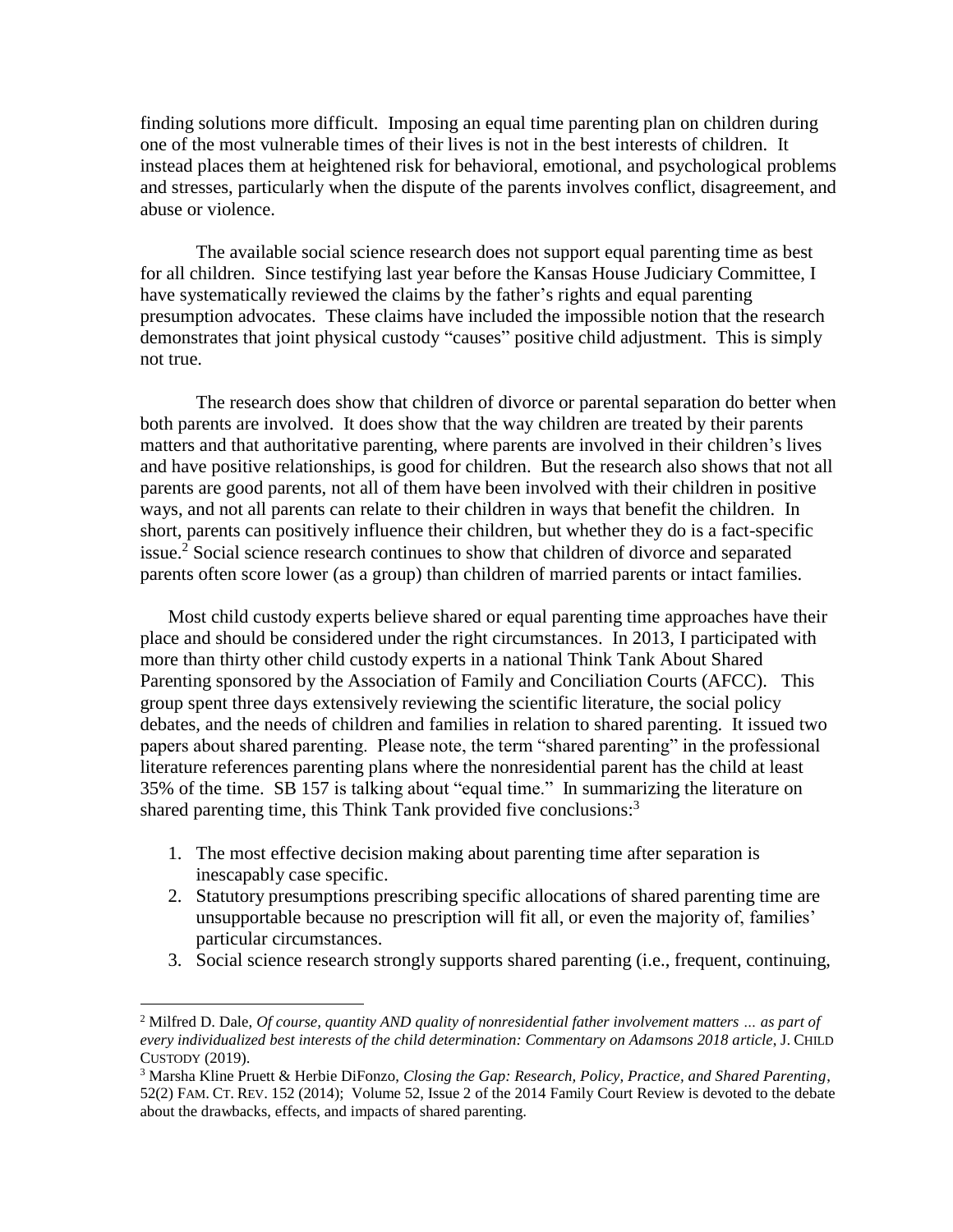and meaningful contact) when both parents agree to it. There is also empirical support for shared parenting under broader conditions (e.g., some forms of parental conflict or disagreement) for children of school age or older.

- 4. There is no "one-size-fits-all" shared parenting time even for the most vulnerable of families. [There is no conclusive research evidence about the impact of overnights on long term parent-child relationships and child well-being. Shared parenting in the midst of high conflict is generally not in the children's best interests. And family violence usually precludes shared parenting.].
- 5. A majority of the Think Tank participants supported a presumption of joint decision making, while a substantial minority espoused a case-by-case approach.

One expert commenter wrote against shared custody presumptions, particularly when parents could not resolve things themselves, noting:

Entering a courthouse to ask a judge to decide a parenting plan for children communicates an inability for one or both parents to work together in the best interests of children. . . . [B]y the time most parents face a judge, one can safely assume that they have had access to many friends, family members, counselors, lawyers, parent education programs, or mediators who have told them to work out their differences. Countless people would have told them that, while they are separating as intimate partners, they will be parents forever. Many people have told them that conflict hurts children. By this stage of appearing in court, the average parent should be starting to appreciate the emotional and financial costs of litigation.<sup>4</sup>

There is research that parents who choose to do shared parenting are healthier (and so are their children)<sup>5</sup> and wealthier,<sup>6</sup> but this data does not demonstrate shared parenting "causes" or "produces" healthier children. The research does reflect that children do better in shared parenting plans when the parents are more child-centered and when the parents are capable and willing to make the extra effort the arrangement requires.<sup>7</sup>

Shared and equal time parenting schedules create high demands for high levels of parental engagement, when the research shows that as many as 40 percent of divorced families eventually settle into parallel parenting arrangements where parents have little interaction with each other. $8$  Most estimate that between 25 and 30 percent of families accomplish truly engaged and shared parenting. The remaining 20 to 25 percent have difficulties with varying levels of parental conflict, abuse, alienation, mental illness, and

 $\overline{a}$ 

<sup>4</sup> Peter Jaffe, *A Presumption Against Shared Parenting for Family Court Litigants,* 52 FAM. CT. REV. 187 (2014).

<sup>5</sup> Linda Nielson, *Joint Versus Sole Physical Custody: Outcomes for Children Independent of Family Income and Parental Conflict,* J. CHILD CUSTODY 1 (2018); Robert Bauserman, *Child Adjustment in Joint-Custody Versus Sole-Custody Arrangements: A Meta-Analytic Review*, 16(1) J. FAM. PSYCHOL. 91 (2002).

<sup>6</sup> Marygold S. Melli & Patricia R. Brown, *Exploring a New Family Form – The Shared Time Family*, 22 INT'<sup>L</sup> J.L. POL'Y 231 (2008).

<sup>7</sup> CHRISTY M. BUCHANAN, ELEANOR E. MACCOBY & SANFORD M. DORNBUSH, ADOLESCENTS AFTER DIVORCE (1996).

<sup>8</sup> Matthew J. Sullivan, *Coparenting and the Parenting Coordination Process*, 5(1) J. CHILD CUSTODY 4 (2008).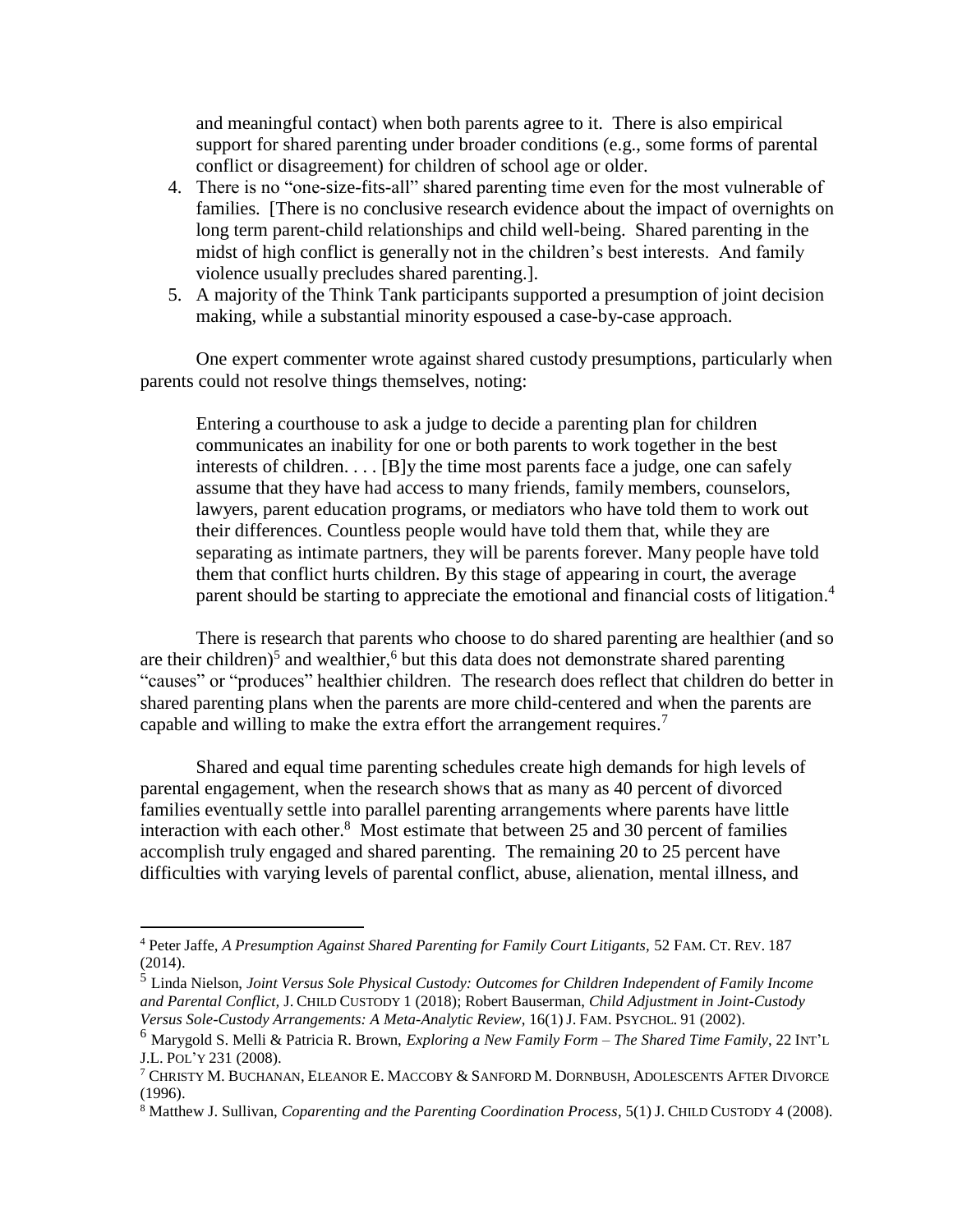substance abuse. There is also the unfortunate reality that many fathers have no contact with their children.<sup>9</sup>

But the most important rationale against shared parenting is that it shifts the focus from meeting the children's needs to the desires and rights of the parents. The strongest argument for individualized parenting plans for every child is that

. . . each recommendation, each decision made, considers the individual child's developmental and psychological needs. Rather than focusing on parental demands, societal stereotypes, cultural tradition, or legal precedent, the best interest standard asks the decision makers to consider what this child needs at this point in time, given this family and its changed family structure. There is no other way to address a child's best interest. The best interest standard represents a willingness on the part of the court and the law to consider children on a case-by-case basis rather than adjudicating children as a class or a homogeneous grouping with identical needs and situations. Even though time-consuming, it is society's way of acknowledging that children's needs are important and unique.<sup>1011</sup>

In 2018, I wrote about the importance of quantity and quality of nonresidential father involvement in response to an article that proposed shared or equal parenting time. The title of this article is: "Of course, quantity AND quality of nonresidential father involvement matters … as part of every individualized best interests of the child determination: Commentary on Adamsons 2018 Article." I noted that Justice Sandra Day O'Connor famously noted in Troxel v. Granville, a famous case about parental rights to the care, custody and control of children, that:

"The demographic changes of the past century make it difficult to speak of an average American family. The composition of families varies greatly from household to household."<sup>11</sup>

My response was that, "If there are no 'average' fathers and no 'average' families, we should remain committed to the idea that there are no 'average' children. As the standard for child custody issues, the best interests of the child embraces the notion that there is no average child(.)"<sup>12</sup>

I support the individualized decision-making found in the best interests of the child standard as what is best for children. This should be the criteria throughout the process. It is the social policy that will best serve children and families. For the reasons above, I oppose the equal parenting premise of Senate Bill 157 and advocate against its passage.

 $\overline{a}$ 

<sup>9</sup> For a review of living arrangements and father involvement, *see* Pew Research Center website: [http://www.pewsocialtrends.org/2011/06/15/chapter-1-living-arrangements-and-father-involvement/.](http://www.pewsocialtrends.org/2011/06/15/chapter-1-living-arrangements-and-father-involvement/)

<sup>10</sup> Joan B. Kelly, *The Best Interests of the Child: A Concept in Search of Meaning,* 35(4) Ass'n Fam. Concil. Cts. 377, 385 (1997).

 $11$  Troxel v. Granville, 530 U.S. 57, 63 (2000).

<sup>12</sup> Milfred D. Dale, *Of course, quantity AND quality of nonresidential father involvement matters … as part of every individualized best interests of the child determination: Commentary on Adamsons 2018 article*, J. CHILD CUSTODY (2019).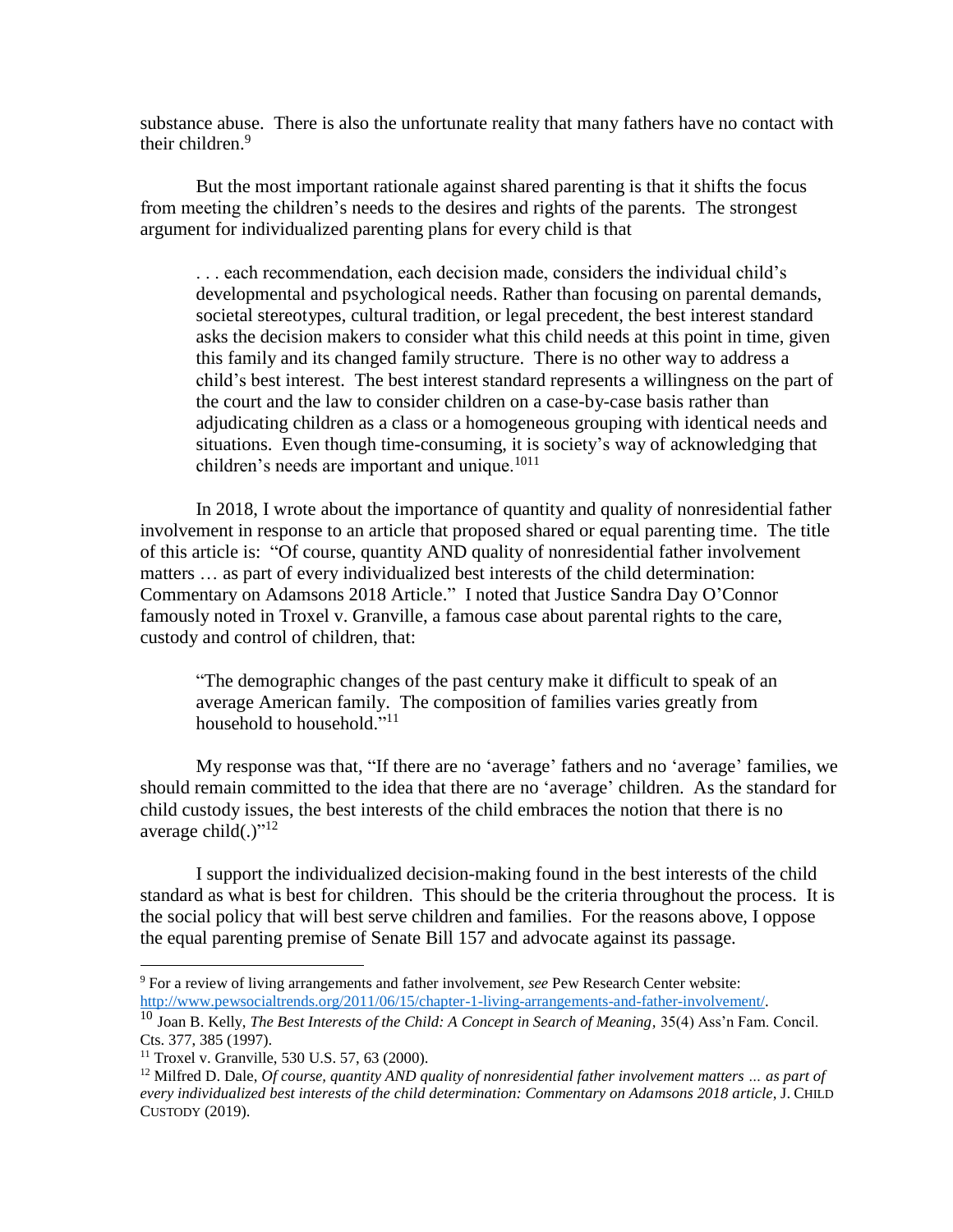Respectfully submitted,

Milfred D. Dale, Ph.D., J.D.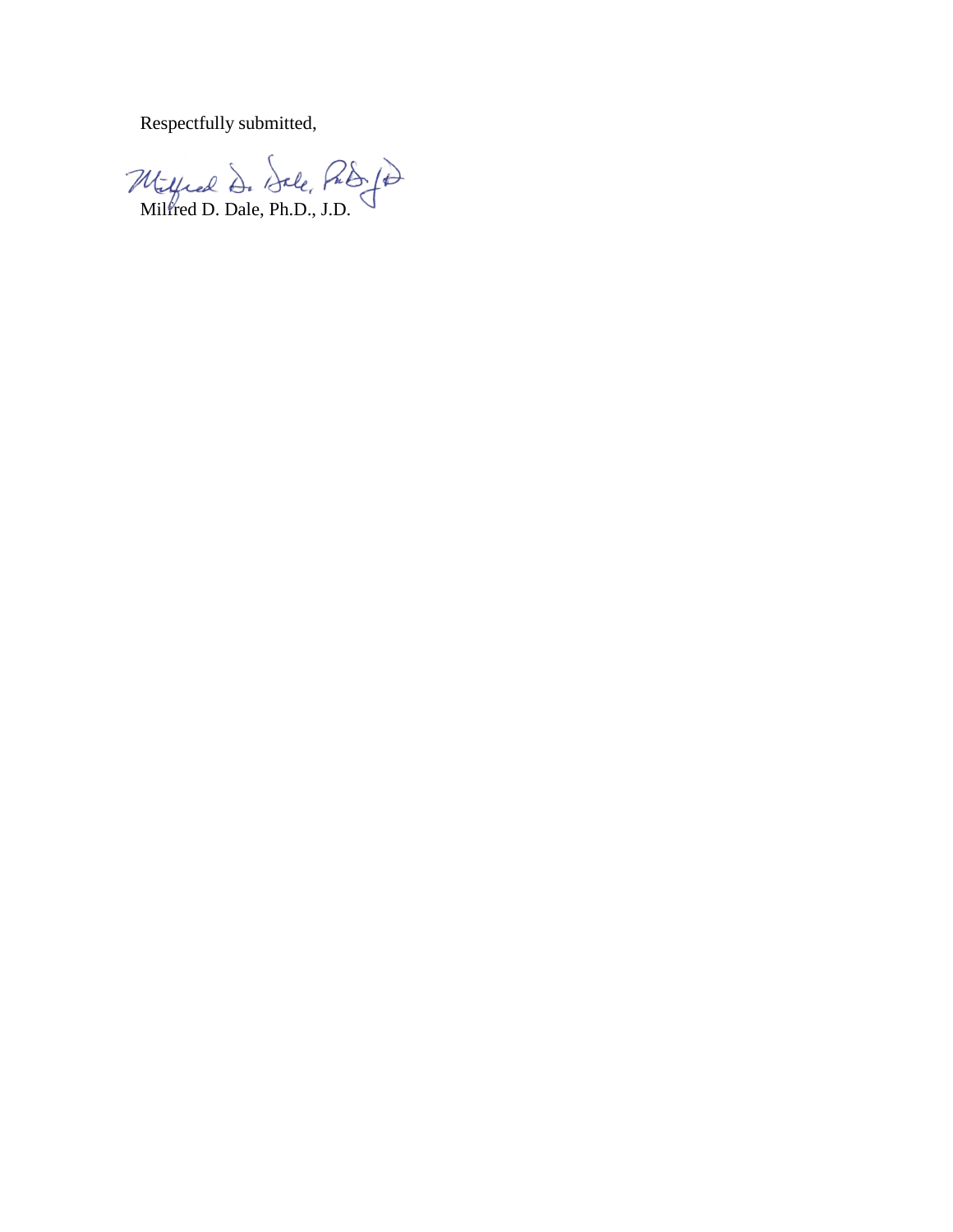

Check for updates

# <span id="page-5-0"></span>Of course, quantity AND quality of nonresidential father involvement matters … as part of every individualized best interests of the child determination: Commentary on Adamsons [2018](#page-9-0) article

### Milfred Dale

Private Practice, Law Office of Bud Dale, Topeka, Kansas, USA

#### **ABSTRACT**

Adamsons uses two prominent meta-analyses to argue that "time (of father involvement) is a necessary but not sufficient factor" in predicting child adjustment after parental separation. Quantity of contact between nonresidential parents and their children does not, by itself, predict child adjustment or well-being. Adamsons points out the ingredients for positive child adjustment include father involvement in activities, forming quality father–child relationships, and authoritative parenting. She also notes there are instances when contact can be negative and adversely impact the child's adjustment. Scholars and practitioners should not be surprised by these findings, which illustrate the complexity of the task of deciding what is best for children and the need for individualized determinations. Adamsons provides a cogent argument against making decisions based on "averages" and notes the need to consider moderating variables when predicting child adjustment. She easily defeats one strawman presumption argument (e.g., time does not matter), then seems to miss how that the logic of her arguments also undermines the argument for an equal time presumption. The individualized best interests of the child standard is never mentioned in her article, but it remains the approach that best fits the task and the data.

#### **KEYWORDS**

Child custody; joint custody; sole custody; presumptions; meta-analysis; father involvement

In Quantity versus Quality of Nonresident Father Involvement: Deconstructing the Argument that Quantity Doesn't Matter (Adamsons, [2018](#page-9-0)), Adamsons uses the findings of two prominent meta-analyses to argue child well-being requires consideration of both the quantity and quality of nonresident father involvement. She notes clear findings showing children substantially benefit when nonresident fathers are involved with their children in positive ways. In the first meta-analysis, Amato and Gilbreth [\(1999](#page-9-0)) found the effect sizes for authoritative parenting and child support payments were associated with child well-being, but frequency of contact was not. In the second meta-analysis, Adamsons and Johnson

CONTACT Milfred Dale a drbuddale@outlook.com **a** Law Office of Bud Dale, 2201 SW 29th Street, Topeka, KS 66611, USA. 2019 Taylor & Francis Group, LLC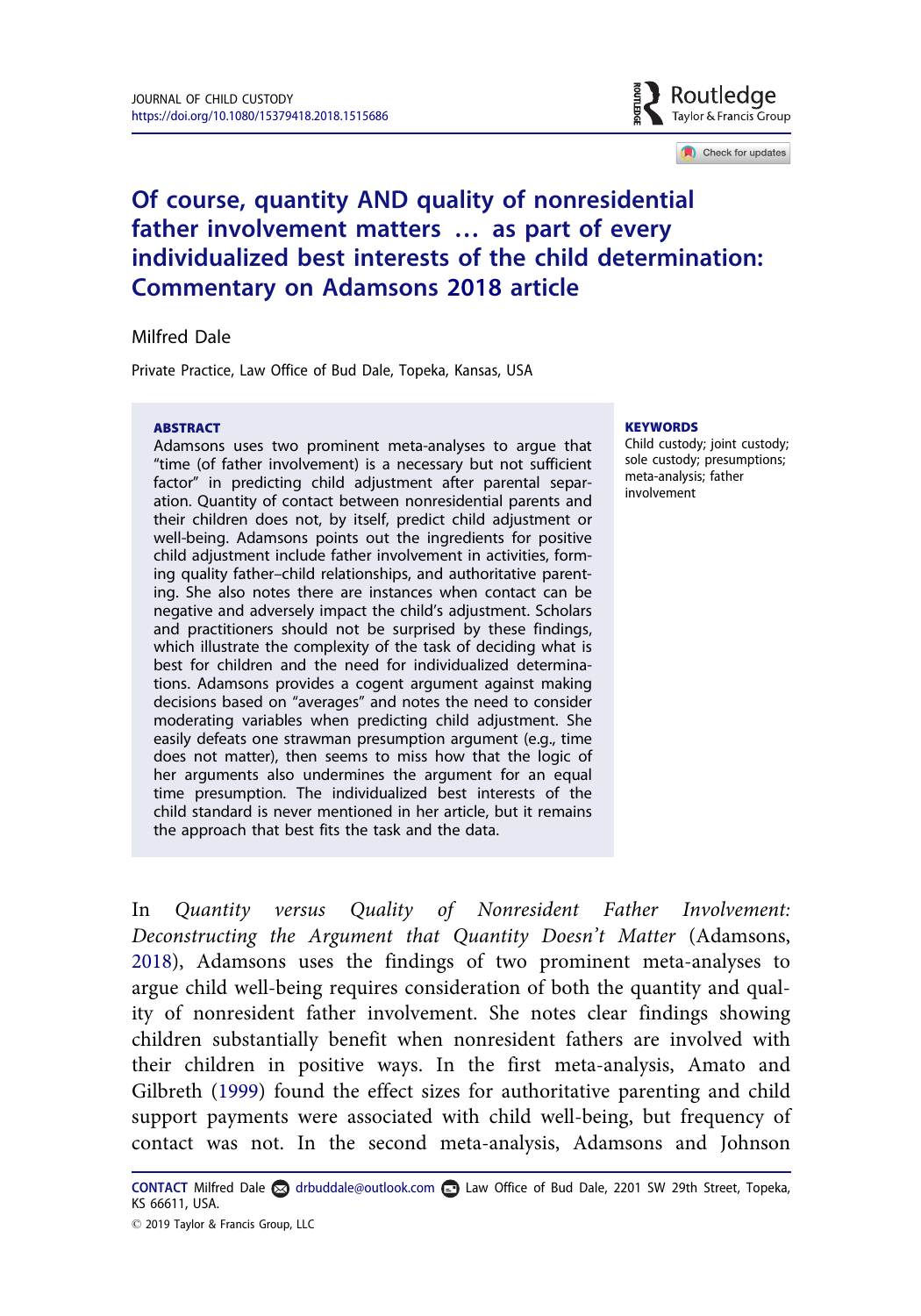found father involvement in activities and father–child relationship quality were positively associated with overall child well-being, but financial provision and contact were not (Adamsons & Johnson, [2013\)](#page-9-0). Adamsons also notes a certain amount of parenting time, above a minimum of one night per week and every other weekend, is necessary for the kinds of beneficial parenting fathers can provide their children. She concludes both meta-analyses "confirmed that nonresident fathers can and do positively influence their children, but that contact in and of itself does little to benefit children" (Adamsons, [2018](#page-9-0), p. 30). I agree fathers can positively influence their children, but whether they do is a fact-specific issue, a fact Adamsons first clearly recognizes but then minimizes in her conclusion.

Adamsons' article challenges what she believes is an inappropriate interpretation of the data included in the two meta-analyses. She views it as inaccurate to interpret the available data from these two meta-analyses as supporting a view that "fathers do not need time with their children, or at least, that the amount of time spent is irrelevant" (Adamsons, [2018,](#page-9-0) p. 30). She views this data as insufficient to support any social policy against joint physical custody, noting "Scholars, policymakers, and practitioners must be vigilant that they do not fall into the trap of misinterpreting average effects in the presence of substantial variation" (Adamsons, [2018,](#page-9-0) p. 33). She concludes, "When it is known that father-child contact is positive under some conditions and negative under others, to only conclude and report that, on average, father contact is not important for children's well-being, is both inaccurate and misleading" (Adamsons, [2018,](#page-9-0) p. 30). I agree.

The gravamen for Adamsons' ([2018\)](#page-9-0) argument against using "averages" and group aggregate research to determine either policy or the outcome of any case should be familiar to child custody professionals. It is an argument for individualized determinations.

For example, Adamsons [\(2018](#page-9-0)) notes,

Although it is true that, on average, father contact is not associated with child wellbeing, taking the average as representative of the whole, however, epitomizes the ecological fallacy of assuming all individual constituents of a group exhibit the group's average qualities. The findings of both sets of heterogeneity analyses demonstrate the invalidity of this conclusion. In reality, some kinds of father contact appear to be helpful, whereas other kinds are irrelevant or problematic, and possibly in differential ways depending upon the aspect of child well-being being examined. This is where quantity and quality become intertwined and difficult to examine in isolation from one another (italics in original) (p. 30).

I agree with Adamsons [\(2018](#page-9-0)) when she advocates for the need to investigate when and how contact is beneficial:

[I]t should not be assumed that fathers do not need time with their children or that the amount of time spent does not matter, but rather, we should investigate and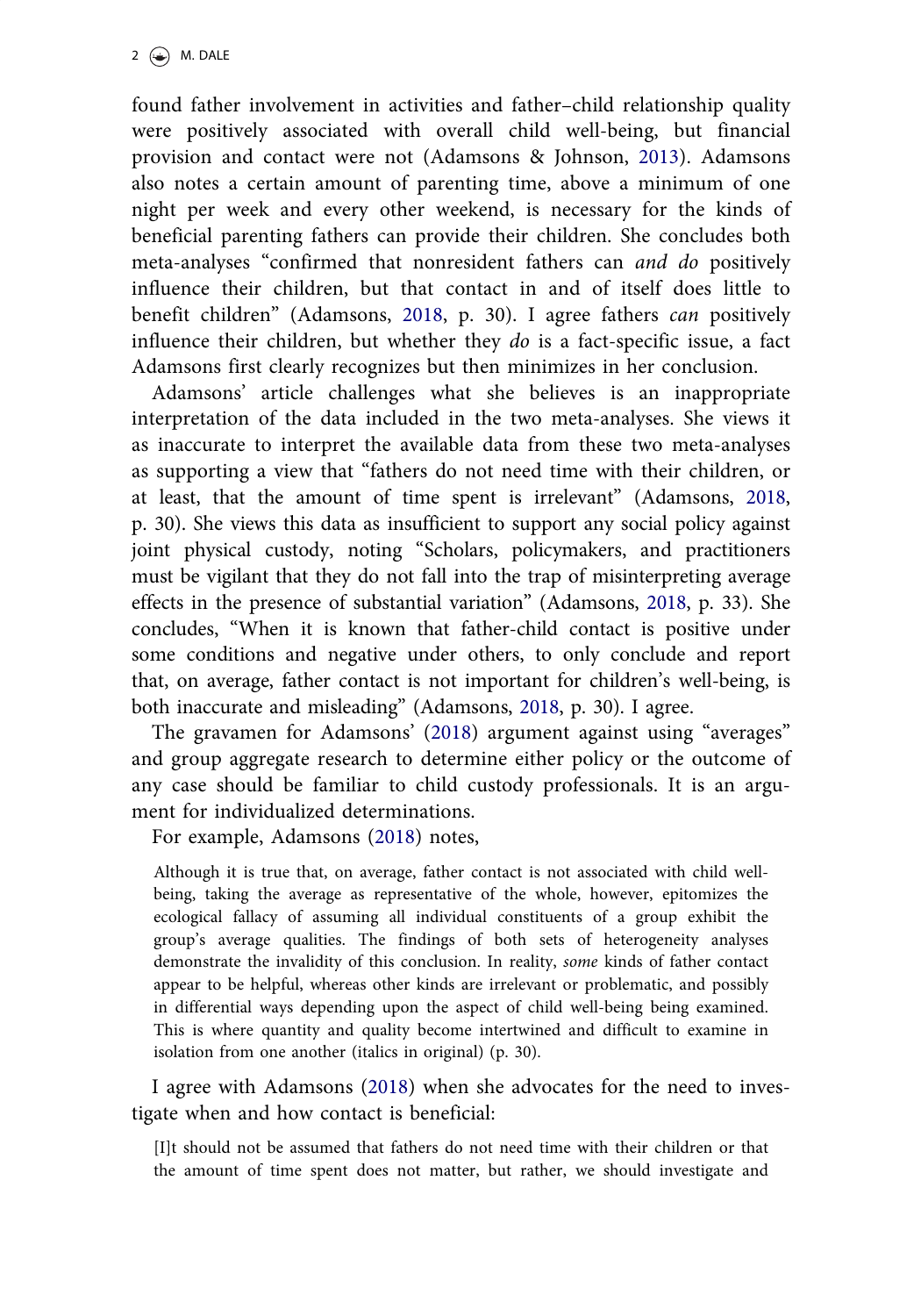outline the conditions under which time spent is beneficial or harmful and the types of activities in which fathers should engage during the time they have with their children (p. 31).

While noting the benefits for children of positive fathering behaviors, Adamsons ([2018\)](#page-9-0) also notes the possibility that certain fathering behaviors can have an adverse effect on a child:

One can easily imagine a scenario where a nonresident father spends a great deal of time with his child, but exhibits poor parenting strategies, is not close to the child, demonstrates little warmth, is neglectful, and engaged in harsh discipline practices. Such fathering behaviors likely would have an adverse impact on that child's wellbeing, and time spend with this father would be a negative thing (p. 30–31).

However, Adamsons [\(2018](#page-9-0)) concludes, "Fathers should be given equal parenting time and encouraged to spend that time with their children in a variety of positive ways" (p. 32). I disagree. Adamsons does not remain faithful to the logic of her own arguments and statements against using "averages" or taking into account "known" differences in the impact of fathers on children's well-being. After making several arguments against a presumption or social policy that is unsupported by the available research data, Adamsons argues for a presumption or social policy that is again unsupported by the available research data. In these situations, the underlying structure of logic used against a disfavored or unattractive presumption (e.g., time does not matter) cannot be abandoned as if it did not also apply to a proposed replacement presumption (e.g., fathers should get equal time). Adamsons argues that "time is a necessary but not sufficient factor for positive father involvement," (p. 31) a truism impossible to rebut but of minimal practical utility unless one knows the context within which it must be applied.

Adamsons [\(2018](#page-9-0)) notes that, "Authoritative parenting, feelings of closeness and high-quality father–child relationships, involvement in children's activities, and maintaining multiple forms of involvement are things that require time with children to achieve" (p. 31). This statement is certainly true, but it too must be placed in context. The importance of the amount and frequency of father involvement depends upon, among other things, individual circumstance, context, history, and goals or objectives. Differing amounts of parent–child contact would be recommended for different goals or objectives. For example, is the case-question one of establishing, reestablishing, maintaining, or improving the parent–child relationship? Is the history of the parent–child relationship positive or negative? Are there case-specific facts (e.g., adverse events) or factors (e.g., age or special needs of the child) influencing any time schedule? What are the practical considerations around contact? An endless number of factual permutations can easily be constructed.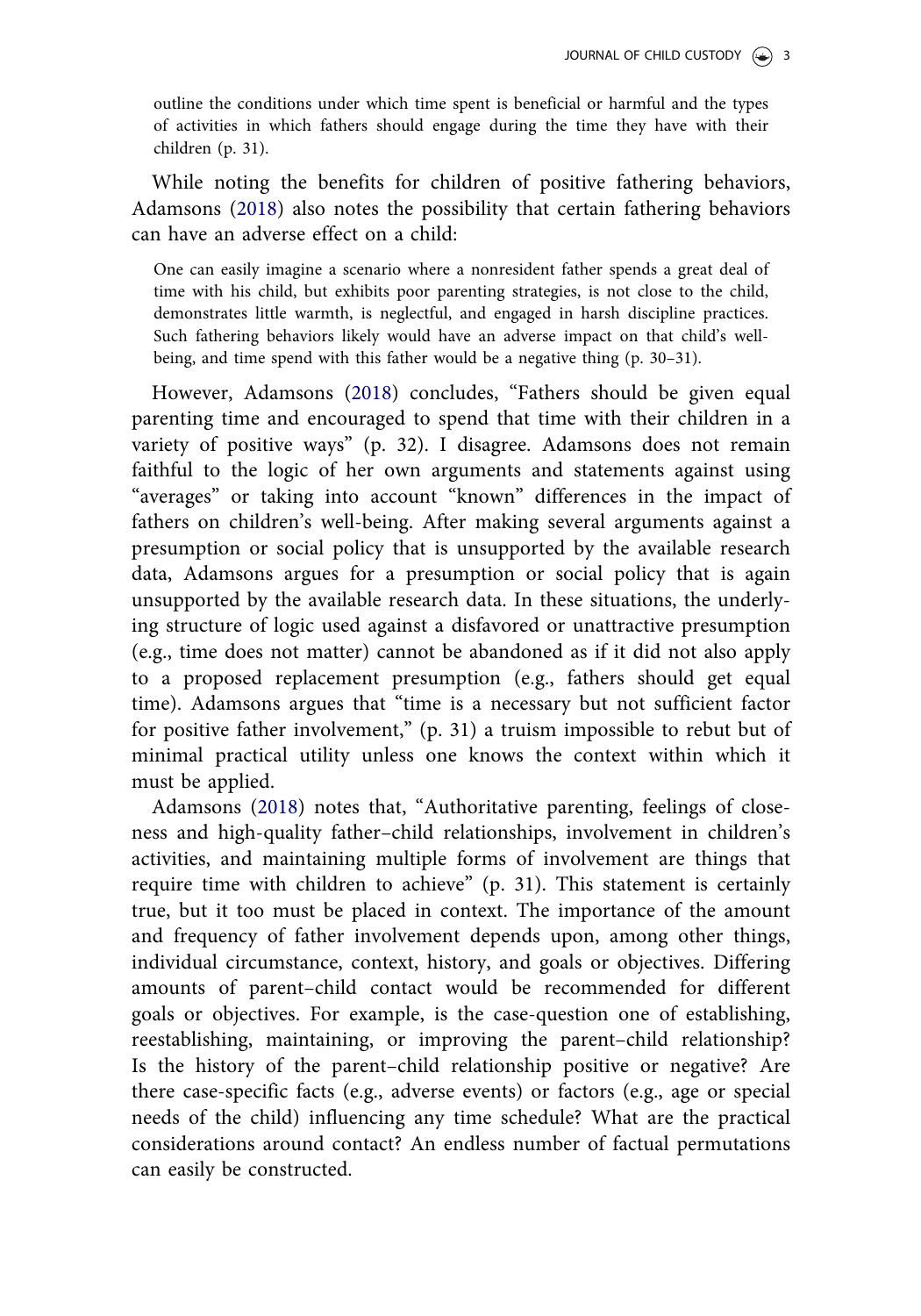<span id="page-8-0"></span>The term "best interests of the child" does not appear in the article, even though it is the legal standard for adjudication of custody disputes in every American jurisdiction (Elrod & Dale, [2008\)](#page-9-0) and in most instances around the world (UN General Assembly, [1989\)](#page-9-0). The best "interests of the child" in child custody cases is something to be decided separately for each individual child. Defining the "average" American family is impossible, a fact that reinforces Adamsons comments regarding the fallacy of "taking the average as representative of the whole" (Adamsons, [2018](#page-9-0), p. 30). In Troxel v. Granville, Justice Sandra Day O'Connor wrote, "The demographic changes of the past century make it difficult to speak of an average American family. The composition of families varies greatly from household to household" (Troxel v. Granville, 530 U.S 57, 63, [2000\)](#page-9-0). If there are no "average" fathers and no "average" families, we should remain committed to the idea there are no "average" children. As the standard for child custody issues, the best interests of the child embraces the notion there is no "average" child with the guarantee, at least in principle, that

… each recommendation, each decision made, considers the individual child's developmental and psychological needs. Rather than focusing on parental demands, societal stereotypes, cultural tradition, or legal precedent, the best interests standard asks the decision makers to consider what this child needs at this point in time, given this family and its changed family structure. There is no other way to address a child's best interest. The best interest standard represents a willingness on the part of the court and the law to consider children on a case-by-case basis rather than adjudicating children as a class or a homogeneous grouping with identical needs and situations (Kelly, [1997,](#page-9-0) p. 385).

## Conclusion

Ironically, Adamsons [\(2018\)](#page-9-0) provides a cogent argument about the need for the individualized best interests of the child standard in child custody. Unfortunately, she does not mention this as a logical conclusion from her article. Group aggregate research can inform decision-making processes in individual cases, but it cannot answer the question of what is best for any individual child in any situation. Nor should weak and limited group aggregate research findings get molded into presumptions for broad, indiscriminate application, either for or against any parent. I do agree with Adamsons that emphasizing only the quantity of father–child contact is incomplete and misguided and that "encouraging and tracking the quality and types of father involvement and the overall father-child relationship" are central issues for child well-being (Adamsons, [2018](#page-9-0), p. 33). It is my opinion, however, that these issues already fit within the individual best interests of the child analysis and there are numerous other factors deserving of consideration. I also believe the research data does not support